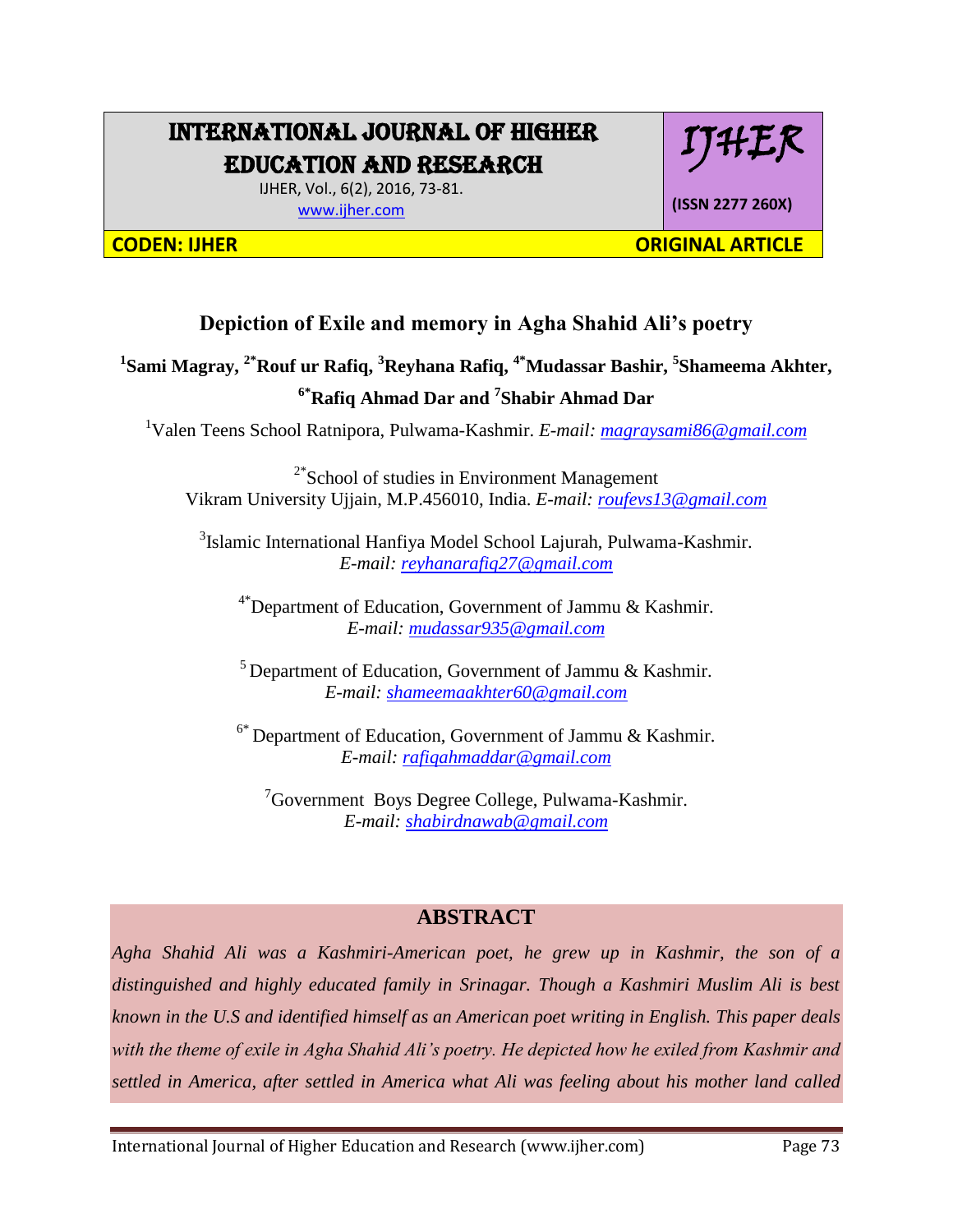*'Kashmir'. The pain of exile is still visible in his poetry and how he was recalling his home town through his poetry. Ali's poetry is filled with loss and longing. In the course of his poems, he loses his faith, home, lovers, country and even his memories. Keywords: Pain of Exile, Love, Memory, Emotions, Sentiments, sadness.*

#### **Citation of this article**

Sami et al., (2016). Depiction of Exile and memory in Agha Shahid Ali's poetry. *International Journal of Higher Education and Research*, 6(2), 73-81. [www.ijher.com](http://www.ijher.com/)

Exile is a catastrophic curve of life when we are forced to leave the home and everything associated with homeland. You are not willful to leave your homeland but sometimes the faces of life excruciate much and machinate you to leave. And you can't even resist, because your life is strangulating in the collar of compulsions. After being exiled, you feel annoyed and unwanted everywhere, your memories get impregnated with that painful and tormenting event of exile, which never ever allows you to live calmly, everything seems charmless even the this game of inhale-exhale seems beyond fruit and you reach there where your heart yells:

Maut Ka Zehar Hai Fizaoon Main,

Ab Kahaan Jaakay Saans Li jaaye

"Whole atmosphere has turned cannibally poisonous,

Tougher to find a nook to inhale anymore".

Ali thus follows a particularly complex (and physically impossible) trajectory in his journey toward the English ghazal, approaching its hybrid, in-between territory simultaneously from "West" and "East." The opening salvo of *Ravishing DisUnities* might bestbe read as an argument for an irreducibly mixed cultural and aesthetic practice. The idea of "return" still matters, since "return" is what refrains do and since the composition of ghazals involves so many other kinds of return for Ali. The desire to return still matters, even if it is not wholly fulfilled, even if the speaker knows from that start that it cannot be fulfilled. Ali's poetry is regularly marked by an intense desire to return, and in interviews. Ali admits that he "ache[s] for Kashmir"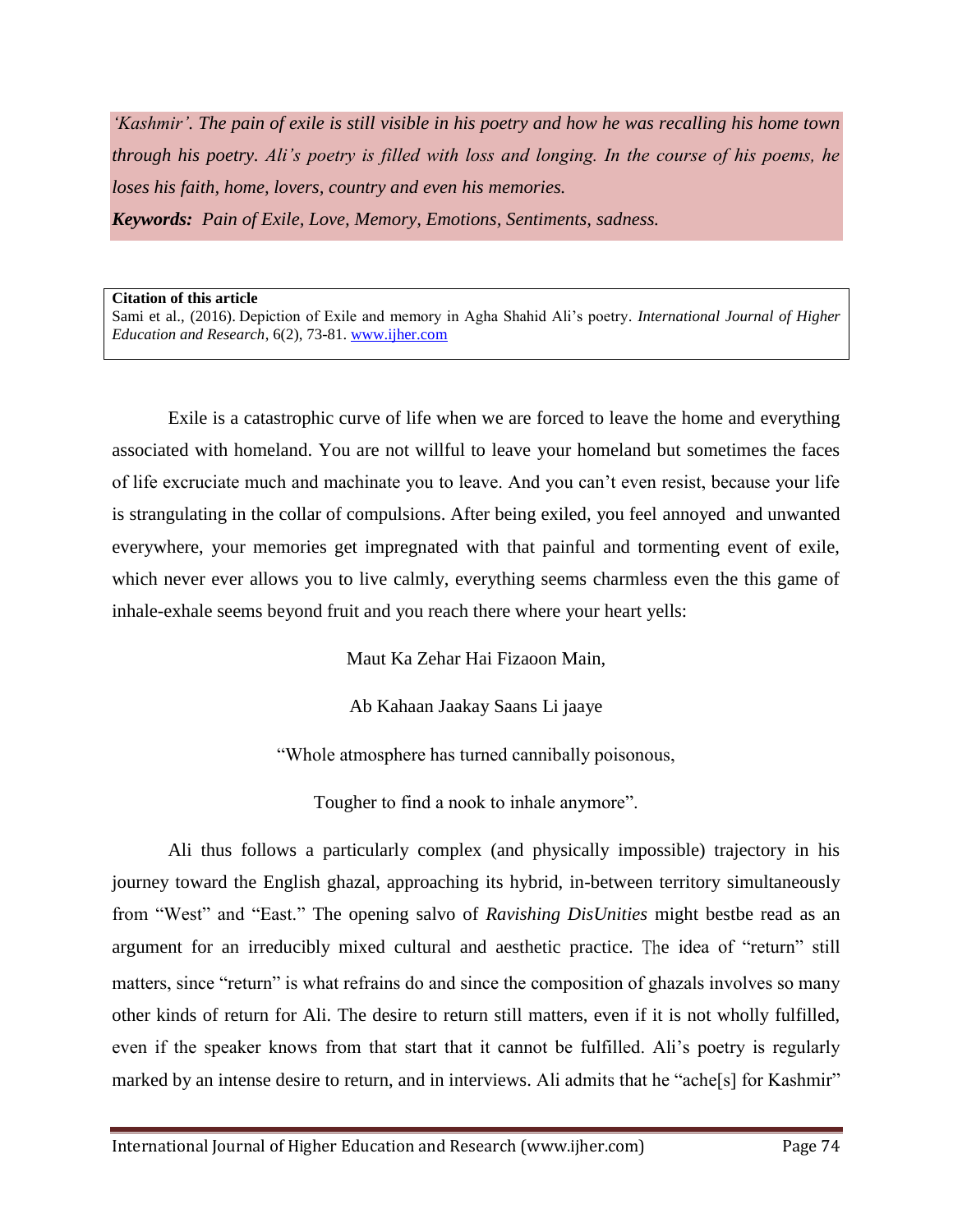(Benvenuto266) and seeks in his poetry to recapture "the ecstatic mode in the traditions he grew up with" (Benvenuto 265). Thedoubleness of his poetry stems from a conflict between two equally real and equally powerful and independent forces.

The pain of exile is consistently visible in the poetry of Agha Shahid Ali, while going through his English ghazals the readers can just grab the diagnosis to analyse the level of his intense itching. His one of the Ghazal poems is *By Exiles* whose all the couplets contains the immense pain of loss and there is voluminous realization of pain regarding homeland. There are visualizations of Kashmir Valley, which is the homeland of Ali, whose memories are hammering his existence alongside haunting him while being far from the valley as Shahid yells:

Crucified Mansoor was alone with the Alone:

God's loneliness---just His----compiled by exiles.

By the Hudson lies Kashmir, brought from Palestine---

It shawls the piano, Bach beguiled by exiles.

(*Ishmael, 28-29*)

Like all the ghazals*I Call Me Ishmael Tonight* this poem bears a dedication—in the case, "For Edward Said," and, as David Caplan notes, it owes a significant verbal and thematic debt to the following passage from Said's essay:

The Mind of winter: Reflections on Life in Exile": "The most poignant of exile's fates is to be exiled by exiles.

*(Caplan,55)*

Clearly, the only thing that returns in Ali's ghazal is the fact of exile, loss and displacement. To define oneself as an 'exile' is to situate oneself in relation to a home where one is *no*t and a *not-home*, where one is ---one's location becomes the place of a double absence a compound *not-here-not there*. Let us read a couplet of Ali, where he defines the state of being not-here, not-there:

Will you, beloved stranger, witness *Shahid*-----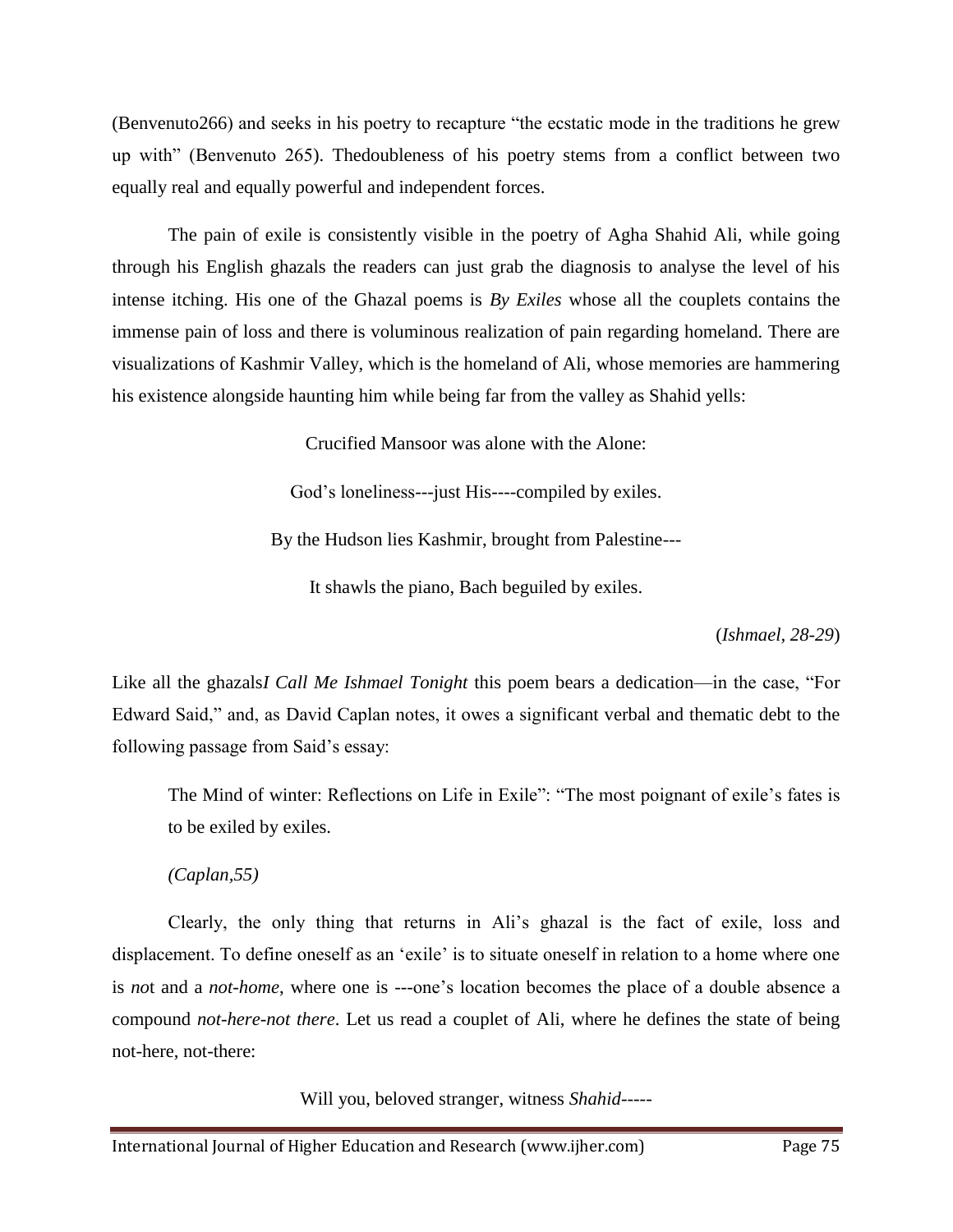#### Two destinies at last reconciled by exiles?

#### *(Ishmael 28-29)*

In this regard, the operation of refrain 'by exiles' from one stanza to another might tend to heighten the sense of loss and displacement, not simply because the repetition can create a sort of cumulative intensification, because the refrain itself seems to be continually displaced or 'exiled' from one stanza to another; it has so many homes that it is never quite 'at home'. The refrains also take another charge, they might seem to return like a traumatic memory of irrecoverable loss; they might exert a melancholic pull towards the past that disrupts the movement into the new territories.

There are immense highlights of pain and torture in the heart of poet; he beautifully described his pathetic state while being far from his homeland. He is wandering in the world of memories, his heart is imperialized by nostalgia and he is in deep urgency of return back to his home where from he had been exiled but he is unable to fulfill his dream. There are tremendous paradoxes in his mind, his heart is ailing which can only be healed by the therapeutic return to his homeland but his life deeply unfortunate, his sooth and satisfaction is also exiled from his nostalgic heart, he says:

They ask me to tell them what *Shahid* means: Listen, listen:

It means "The Beloved I Persian, "Witness" in Arabic.

 *(Ishmael 24-25)*

The couplet exhibits diasporic feeling of Agha Shahid Ali. Being away from Kashmir, he has escaped violence and realized the plight of religions in Kashmir and like Ishmael, who after being marooned in Arabia, became the founder of islam. The doubleness is further complicated by the fact that Ali gives his name's 'meaning'----a word he must mean ironically-----only by translating it into English. Here the questions of cultural translation come into play, "Beloved" has a very particular significance wihin the ghazal tradition. Infact, Ali takes a certain liberty with that tradition in identifying *himself* as the *Beloved*: it is never the beloved, but only the lover who speaks in a ghazal. How much this cultural context is captured by *Shahid*'s English *meaning*?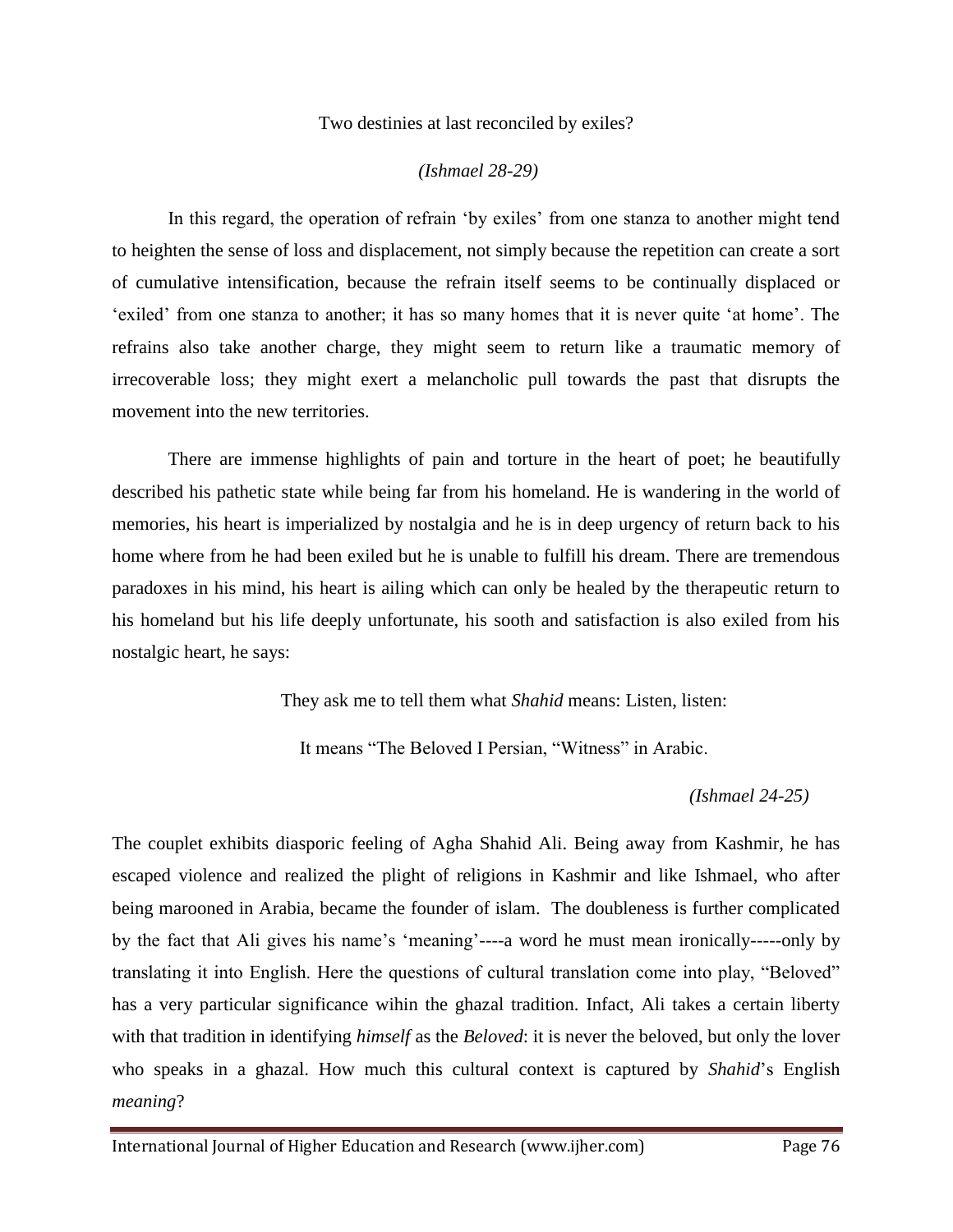The poet is in deep sighs while reminding his beloved *Kashmir* valley, he is thinking and caring for it in many ways although he is far from it. He is crying for it upon its predicament, when it was in chaos and confusion, a time when the valley was clenched in the political wrath. When the bloodshed was fusing the valley with the horror of destruction his plea and sadistic voices towards his valley *Kashmir* which calls his beloved he cries about her:

Her heart must be ash where her body lies burned.

What hope lets your hands rake the cold in real time?

(Ishmael 32-33)

Agha Shahid Ali was very much eager often to return back to home because his existence was fully liked with his homeland. Almost his maximum poetry when read, contains the grief and sorrow due the poet's separation from his home. His poetry is the witness of his sufferings, cries, and his immense mourning upon the painful separation of his homeland. His maximum lost rusted in waiting's for to return his home but his waiting's never met their fruits.

Ali was also called as the *Poet-stranger*, behind this the reason may be that he was feeling better after settled in America with good social stature and literary as well. There was not any satisfaction in his heart. He is not happy there, that is why his pen is so stubborn to write about his homeland, his memories about his home, and his pain of being isolated from Kashmir. Perhaps, he might have been feeling himself as a stranger even with himself because he was homeless, hence he was called as *poet-stranger*. It was somehow very true, when one is far from his home since years, his pain and quest to go back catches the geometrical pace. More the desire of *go back to home*increase, more you feel yourself as stranger in other lands.

Ali wrote much his poetry in self-exile, and not while living in the subaltern zone. What has tried is to rewrite the sense of self-Kashmir. Without being obnoxious and strange, his poetry clothes the Kashmiri-self afresh in English language. He seems to having a perfect sense of a historian. The way he is able to describe Srinagar of 1990's clearly reflects the feel of subaltern denizens of the valley: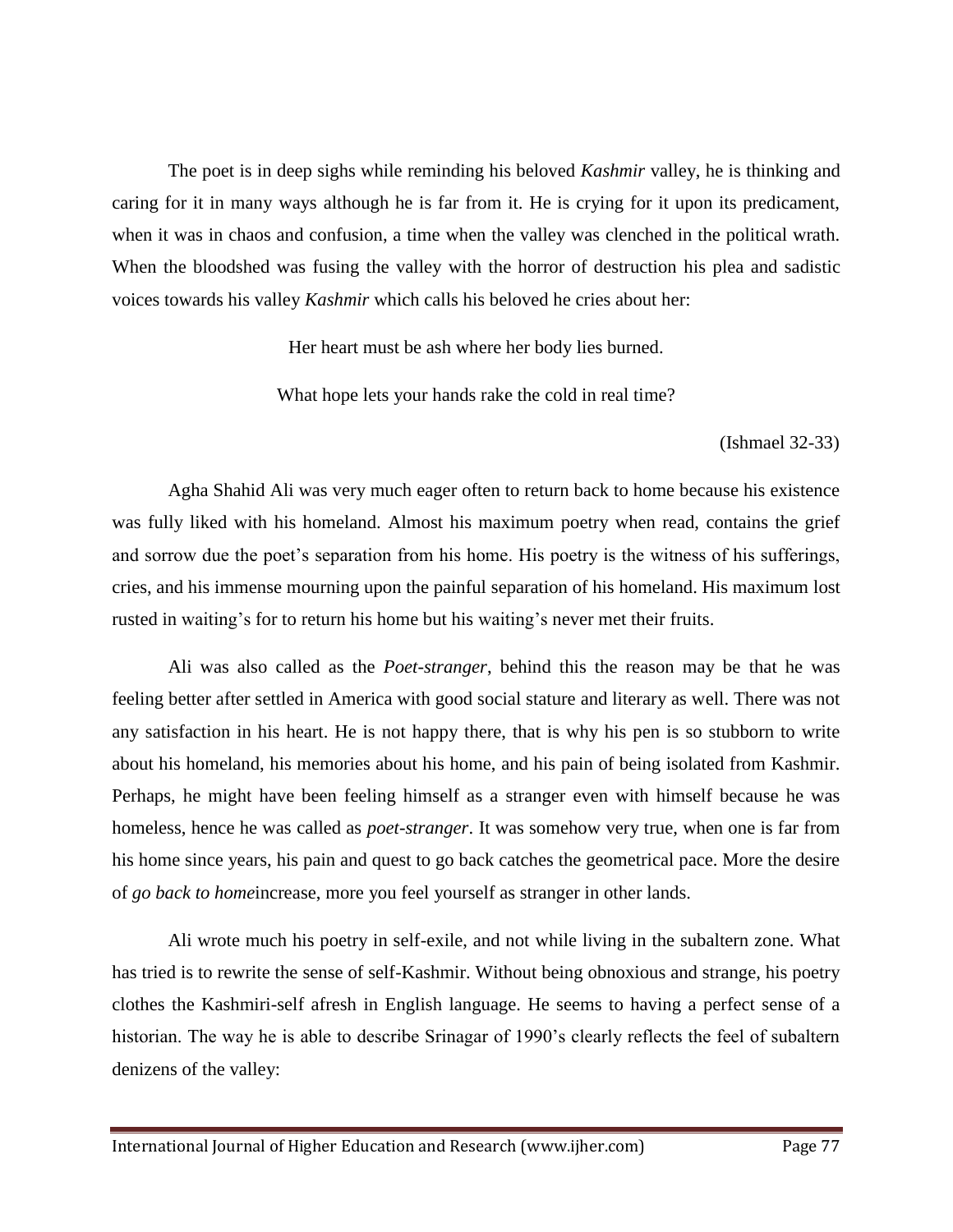Srinagar was under curfew/ the identity pass may not have helped in the crackdown. Son after son—never to return from the night of torture---was taken away.

The tone and tenor of his poetry is engrossed with a sense of debunking the claims of civility of the major stakeholders of the region. The denigrated Kashmiri identity Maligned in the biased narratives figures substantially broad and clear in Ali. But in no way it can be the equivalent of the subaltern voice.

And I, Shahid, only am escaped to tell thee---

God sobs in my arms. Call me Ishmael Tonight.

(Ali, Country 40)

Ali seems to be not happy with the narratives that are loaded and controlled by the discursive pressures. Ali's homeland is befogged by bogus ideologies that prevent the subaltern denizens from speaking their true selves. Ali tries to put forth the subaltern voice in the landscape of his poetry, and this novelty emerges the chaos of Kashmir:

> Srinagar hunches like a wild cat: lonely sentries, wretched in bunkers at city's bridges far from their homes in the plains, licensed to kill.

Ali laments over the social chaos of Kashmir valley particularly upon the catastrophic episodes of 1990's, he weeps for the bloodshed and the massacre of innocents. In *Rooms Are Never Finished* Ali presents Kashmir as: Karbala, the sacred site of battle and the martyrdom in Islamic tradition, in order to underscore the loss of uncountable innocent lives in the quest for nationalist self-determination.

Kashmir remains an imaginary homeland for Ali. He wrote hi barricaded home, the loss, the ghastly violence, and the brutal killings in his homeland. There are personal strains and touches to his poems where he allude to the marginalized voice, which suffers silently, and trembles his way back to the fire that seethes in his heart. His subtle but strong voice is that of resistance of expression which alludes to the metaphor of his homeland's continual conflicting strife that has bloodied its soil: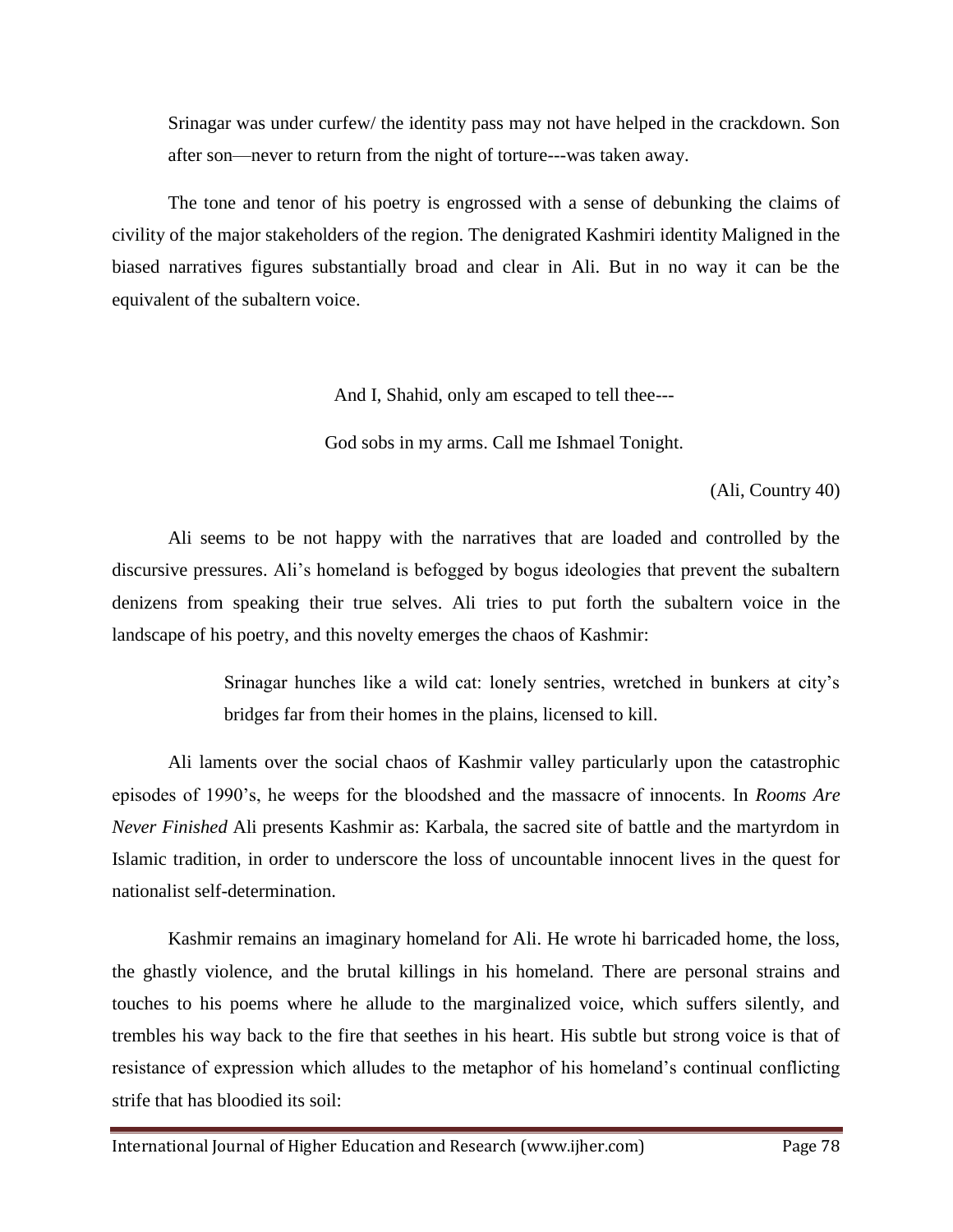I hid my pain even from myself;

I revealed my pain only to myself.

(Ali, Farewell)

Ali explored in his poetry how readily expatriation could come to feel like exile. But in his collected poems, *The Veiled Suite* made clear what he worked hard to do. It is an exile that nourishes passion for the homeland. The poet tells the story of his tormented land in a way that only a poet can through a breath taking use of language. Kashmir becomes the imaginary homeland recreated by the poet in exile. The attachment to Kashmir-the homeland is poignantly summed up in the poem, '*Postcard from Kashmir'.* The country of mind, cherished in exile is ironically reduced to news from home. In *Postcard from Kashmir*Agha Shahid Ali suggests that memory and artifice transform the very past he pursues; He explores his destitute of being unable to embrace his homeland again. The wound of exile in the poet's heart has made him so restless and has been arising the tempests of trauma and grief. The pain of exile from the valley has made is whole life very traumatic and ill, he reveals his state of loss and unbelonging by saying that:

> Kashmir shrinks into my mailbox; My home a neat four by six inches. I always loved neatness. Now I hold the half-inch Himalayas in my hand.

> > (postcard)

Agha Shahid Ali's poetic forms and subjects both reflect his exile and contribute to it. Ali's poetry is filled with loss and longing. In the course of his poems, he loses his faith, home, lovers, country and even his memories. Ali's loss of home his home land due to catastrophic exile pressures him to choseghazal through which he can transmit his pain and nostalgia in the hearts of his readers. Infact, ghazal was the concrete option for to do so. Because the name of the ghazal stems from the cry of *gazelle*he concerned. The origin pervades the subject of the ghazal, with sadness, grief, fear, and love for the vanishing world being the main subjects of the ghazal.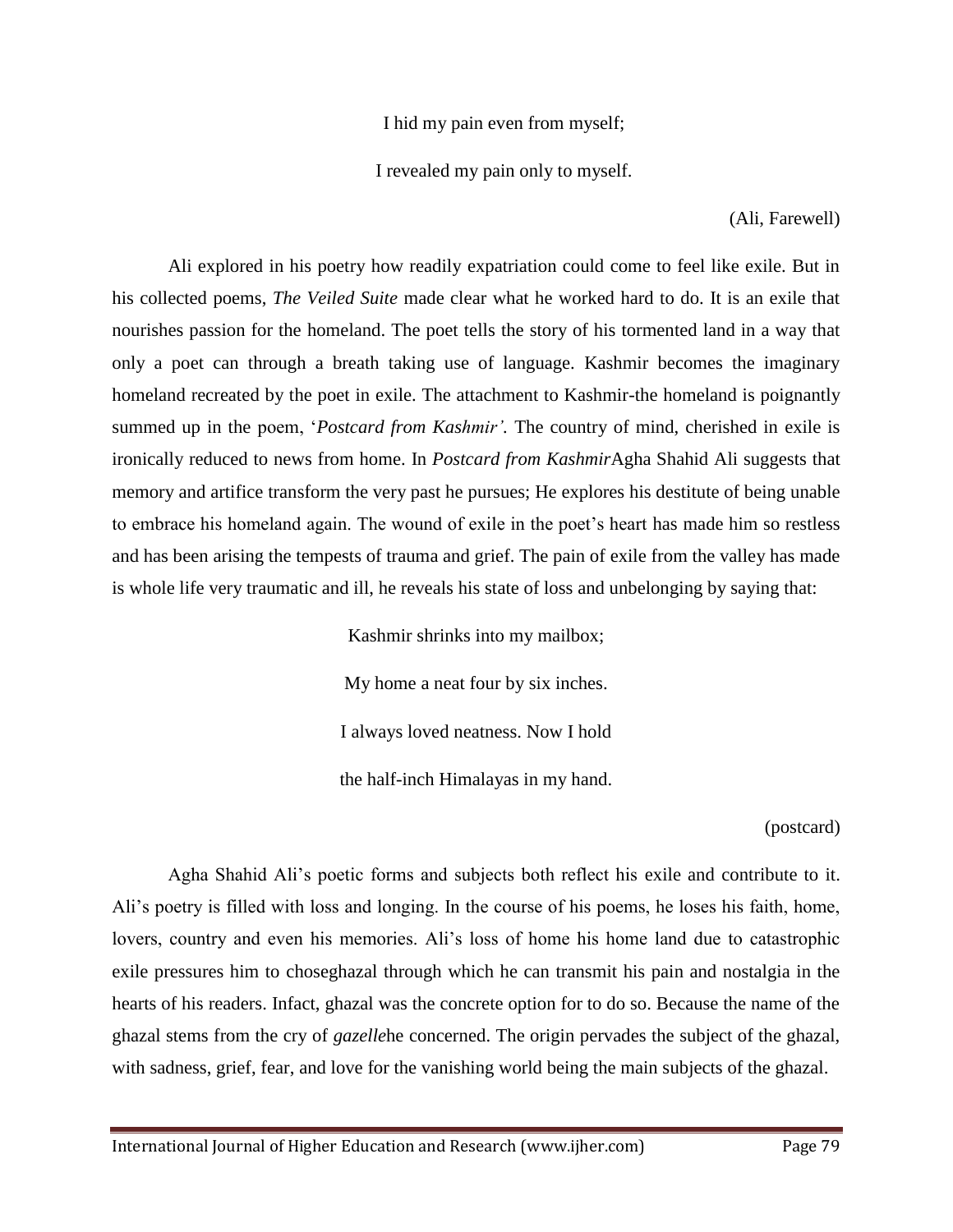Aga Shahid Ali's feeling of exile intensified as he left his home and internal strife destroyed his home land. All of Ali's feelings of exile stem from his decision to leave his home. He left to pursue other cultures, without ever solidifying his own. When he reached the Unites States, his identity caved in, and he spent the rest of his life trying to pick up the pieces. Internal conflict is the expected norm of anyone living in Kashmir; its history is one of conflicting ideologies and cultures.

Ali's love to his homeland was to such a height, where everything was looking futile except his homeland. He was all time the sharp lover of his homeland Kashmir. He was often praising the mesmerizing beauty of Kashmir Valley. In one of his poem, *The Last Safron*, Ali regards Kashmir as singularly worthy of being called a paradise. The poet quotes the famous of king Jahangir, paying tribute to the beauty of Kashmir;

If there is paradise on the earth

It is this, it is this, it is this

(Ali 15)

In the poem these words imply the permanent estrangement of the poet from Kashmir not only due to political tumult or destruction but also due to his impending death. In the poem *Farewell* the poet imagines himself as an exquisite ghost who is being rowed through paradise on the river of hell.

### **Conclusion:**

Agha Shahid Ali was truly a poet who even in America invoked the welfare and bliss for his homeland, although he was exiled from there. His memories are enough for him by which he has composed the voluminous verses about. His homeland is an immortal bride of beauty which is constantly smiling with progress, in the world of his memories. His pen has not only the literary attachment with his homeland, Kashmir valley but the emotional and sentimental bonding which gets the release in the form of his poems.